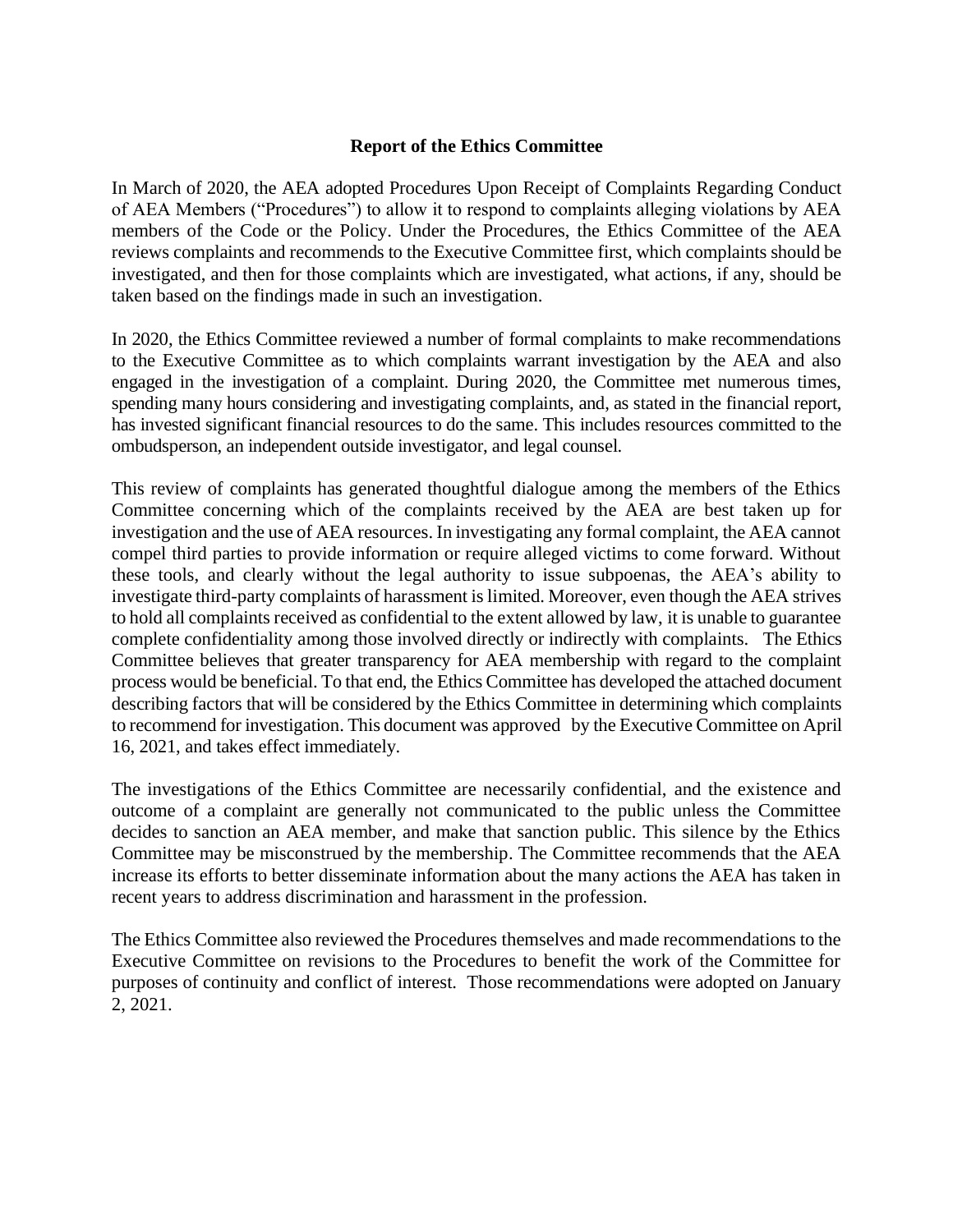## **ATTACHMENT TO REPORT OF ETHICS COMMITTEE**

In recent years, the American Economic Association ("AEA") has taken concrete action to address inequities in the field of economics and to further the goal of creating a professional environment that promotes free expression for all economists. Among these actions are the adoption of the AEA Code of Professional Conduct ("Code") and the AEA Policy on Harassment and Discrimination ("Policy"). Through the Code and the Policy, the AEA seeks to support participation and advancement in the economics profession by individuals from all backgrounds, including particularly those who have been historically underrepresented.

In March of 2020, the AEA adopted Procedures Upon Receipt of Complaints Regarding Conduct of AEA Members ("Procedures") to allow it to respond to complaints alleging violations by AEA members of the Code or the Policy. The AEA adopted the Procedures to provide equity in the handling of complaints and transparency to its members. Since the adoption of the Procedures, and the consideration of complaints under the Procedures, the Executive Committee has determined that it is appropriate to provide some additional guidance and transparency to its members concerning its consideration of complaints.

The Procedures depend upon AEA members initiating the process by filing a formal complaint with the AEA Secretary-Treasurer for referral to an Ethics Committee for consideration. While the AEA has an Ombudsperson who is available to counsel members, a complaint made to the Ombudsperson does not constitute notice to the AEA and will not trigger any action on the part of the AEA. The Ombudsperson, on receiving any complaint, will direct the member to the AEA Secretary-Treasurer or Board President if the member wants to make a formal complaint for the AEA's consideration. The AEA does not consider sanctions or other punitive measures unless formal complaints are brought forward by individual members.

While not limiting the ability of the AEA to address any alleged violation of the Code or Policy, the Executive Committee provides the following as a list of considerations it has found useful in determining which of the complaints it receives should taken up by the AEA for investigation. It is important to note that complaints will generally not be taken up unless filed by the person who directly experienced the alleged harassment, discrimination or misconduct, or filed by a bystander who directly witnessed or has other first-hand evidence (documents or emails) of the alleged harassment, discrimination or misconduct?

- Does the complaint include clear evidence, or prior findings, of misconduct?
- Does the complaint allege improper conduct at an AEA event or function, or that involves a member of the AEA Executive Committee?
- Does alleged misconduct or harassment span multiple institutions or victims?